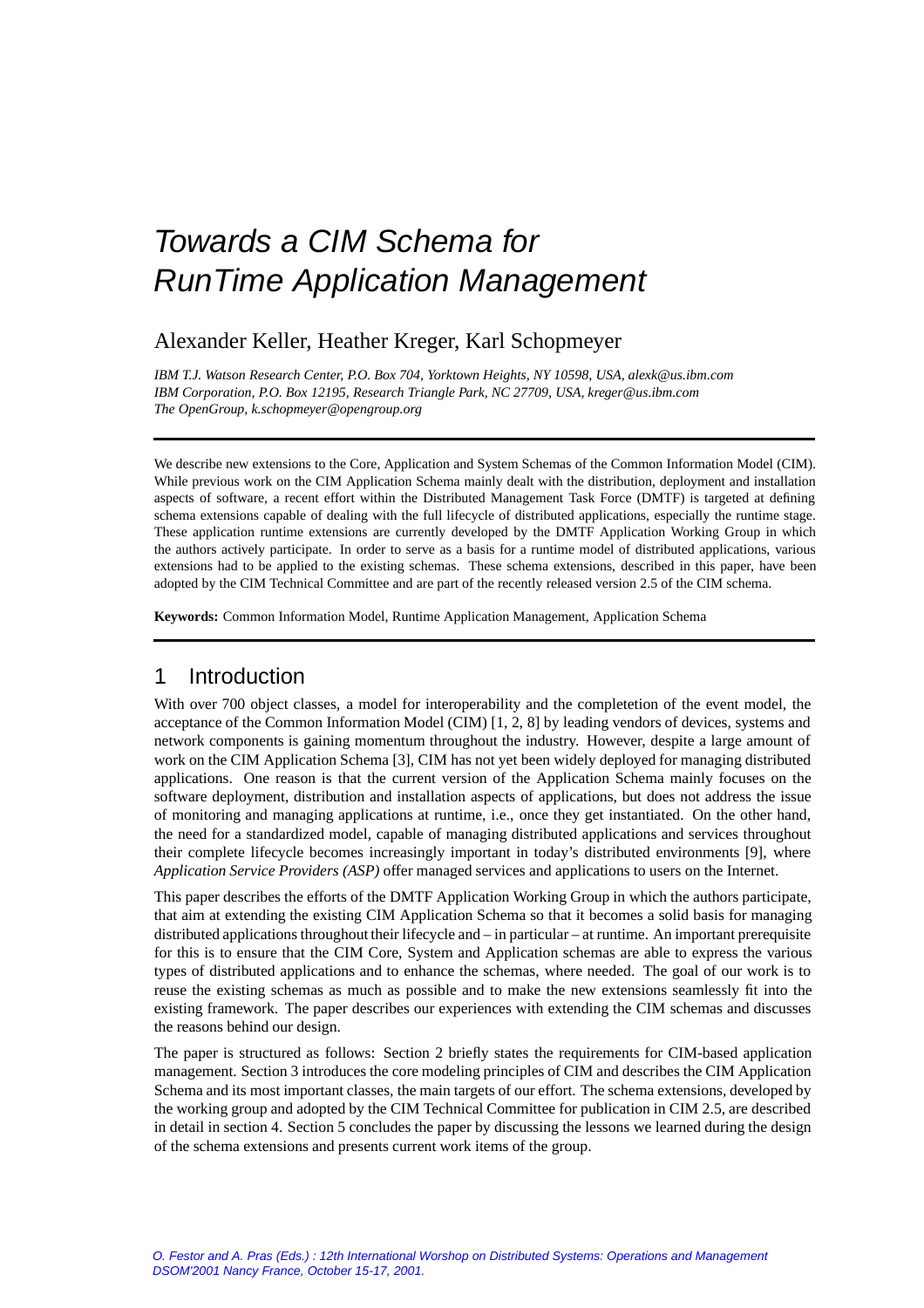## 2 Requirements for CIM-based Application Management

In today's distributed environments, applications provide the business functions directly and form the basis for much of the technical function of our information technology (IT) systems. Therefore, applications bring us closer to the real interests of the users, the services delivered and the business systems implemented: Clearly, the goal of IT is to deliver services and to provide effective implementation of business functions. Applications are the embodiment of these services and business functions. Thus, the goals of application management incorporate not only the management of the individual applications themselves but of the services and business functions they provide. One should require a minimal knowledge of the application function in order to provide generalized management of the application. Mapping a business service offered to customers to its implementation (i.e., the products used) and mapping the implementation to the running instance is crucial for the management of large-scale distributed applications. An information model for applications must be able to express the various logical and physical representations of a distributed application. In addition, it should provide navigation facilities by means of associations.

That said, an information model must be able to unambiguously identify multiple installations of the same software product on a system. In addition, it must be guaranteed that multiple instances of the same software element can be distinguished the one from the other. A similar situation (later in the software lifecycle) occurs if many users run the same software simultaneously, i.e., the same software element has multiple instances. The CIM Application Schema must be able to distinguish between these instances despite the fact that applications are very diverse in form, structure and organization: Application structure covers everything from simple scripts to complex structures of dynamically loadable classes. The dynamics of applications appear in several ways:

- they typically change more rapidly than the other components of the IT environment,
- they are often used in a temporary manner (loaded, unloaded, restarted many times),
- they are often created from components that are dynamically bound together.

Finally, it should be recognized that the form and structure of applications is changing today: With the advent of the Internet, component-based development, dynamic server environments, and service-oriented architectures, the structure, organization and operation of applications is changing rapidly today. Extensions to the CIM Application Schema must consider these emerging architectures.

## 3 Existing CIM Work related to Application Management

This section gives a brief overview of the CIM schemas (section 3.1) and modeling principles (section 3.2) and describes the current version of the Application Schema in section 3.3. Although it is not our goal to provide a tutorial on CIM within the scope of this paper, the discussion of our work and our resulting design choices in the following sections are better appreciated if the implications of the underlying modeling principles and schemas are well understood.

## 3.1 Overview of the CIM Schemas

CIM follows an object-oriented approach and defines managed resources as object classes with properties and methods that can be further refined by means of strict inheritance. In order to circumvent multiple inheritance, CIM makes extensive use of relationships, namely associations and aggregations; both are modeled as association classes (see [2]). CIM uses the *Unified Modeling Language (UML)* [10] as notation for specifying the various schemas, thus leveraging existing general-purpose development and software engineering tools. It is therefore possible to transform the managed object classes – derived from the Core and Common Schemas – into widely used programming and description languages (OMG IDL, C++, Java, XML). The CIM syntax for management information, the *Managed Object Format (MOF)*, however, is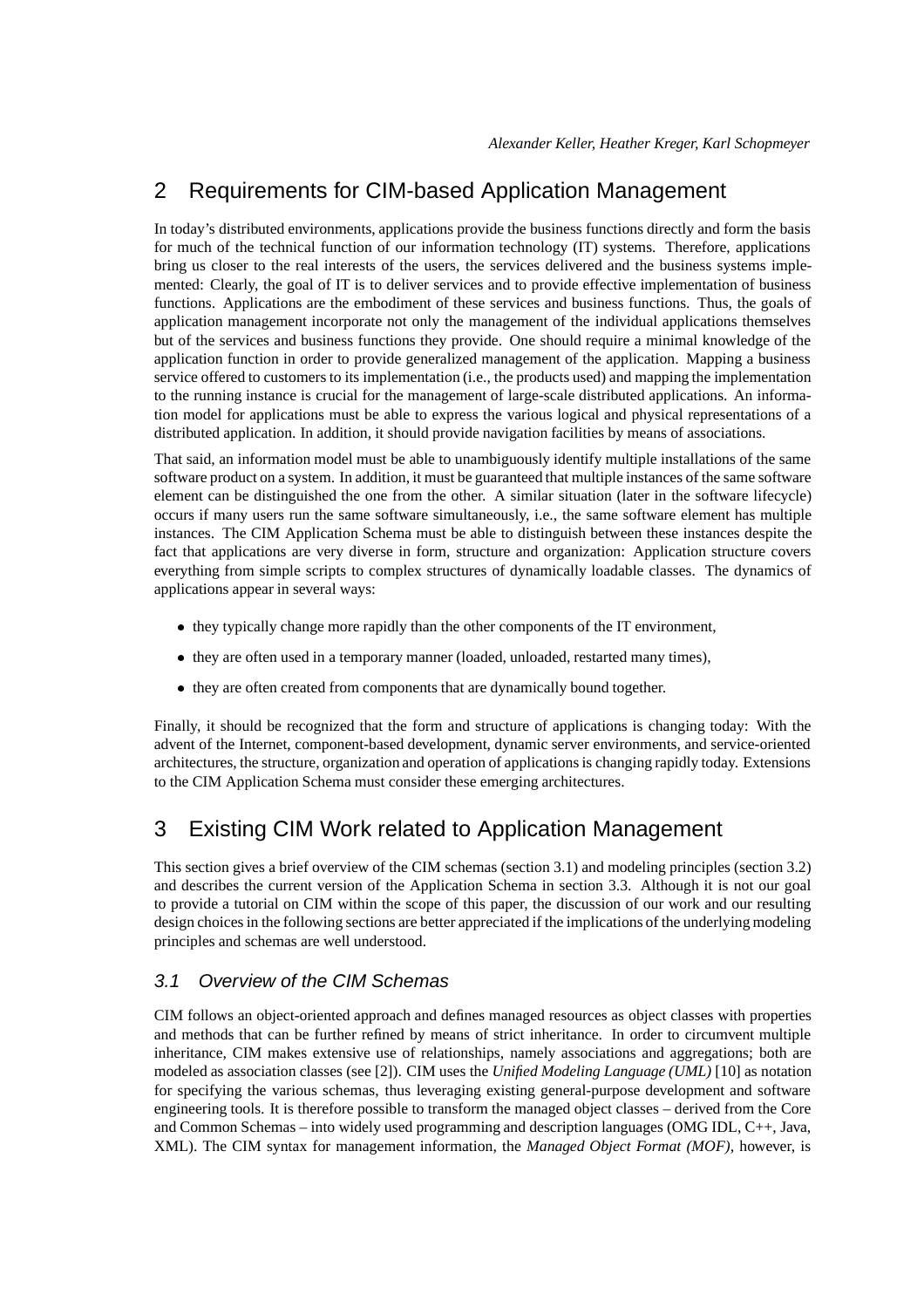specific to CIM and thus not supported by the code generators of off-the-shelf CASE tools. In addition, CIM introduces several extensions to the UML, which are thus unsupported in current CASE tools, but crucial for the proper functioning of a CIM based management system. The nature and purpose of these extensions is described in section 3.2.

The *Core Schema* defines basic terms as abstract classes such as service access point, service, product, system, logical element etc., and provides a means for associating context (e.g., setting, configuration) with them. It is the basis for the various common schemas; currently, CIM comprises more that 15 different common schemas that relate to various resource types. An excellent detailed description of the CIM Core Schema and the modeling principles can be found in [4].

The *System Schema* is one of the various Common Schemas and refines the root classes of the Core Schema in order to deal with jobs, hosts, operating systems, processes, threads and file systems.

The *Application Schema*, the Common Schema that we are most interested in for our work, refines the Core Schema with respect to software packages and applications. We will discuss it in greater detail in section 3.3.

Finally, the *Distributed Application Performance Schema (DAP)* relates the definition, the metrics and the logical element that is instantiated to a so-called "unit of work". The DAP schema provides a means to run synthetic transactions against a distributed application and to measure its response time.

In total, the amount of managed object classes defined in CIM comes close to 750. It is therefore fair to say that even if CIM is still evolving, it represents a solid basis for integrated management. The exchange of management information between managed resources, management systems and management applications is done by encoding the CIM object descriptions in XML according to [6] and executing CIM operations over HTTP, as specified in [5]. A white paper [7] describes the details on using XML for representing management information in CIM.

#### 3.2 CIM Extensions to UML

We will now describe some of the core modeling principles of CIM that go beyond the UML and thus need to be taken into account when extending the CIM schemas.

#### 3.2.1 Qualifiers

Qualifiers are the way how meta-data is added to all artifacts of CIM, namely classes, properties, methods, associations and aggregations. CIM distinguishes three types of qualifiers (a detailed description is given in [2]):

- **Meta Qualifiers** describe general-purpose and syntactical elements, such as whether a MOF element is a description, or whether a class represents an association (recall that relationships are modeled as classes in CIM).
- **Standard Qualifiers** add additional semantics to the elements of a MOF description, such as whether a class is abstract, an association is an aggregation, or if the property has been defined in the scope of another management architecture (such as the *IETF Structure of Management Information* or the DMTF *Distributed Management Interface (DMI)*) and can be retrieved from an appropriate translator ("mappingstrings"). Other examples of standard qualifiers are "key" (further described in section 3.2.2) or "weak" and "propagated" (see the discussion in section 3.2.3).
- **Optional Qualifiers** contain useful information for management applications, such as whether an operation requires a considerable amount of computation time ("expensive") and space ("large"), or whether an element is not supposed to be displayed by a management console because it is used for internal purposes only ("invisible").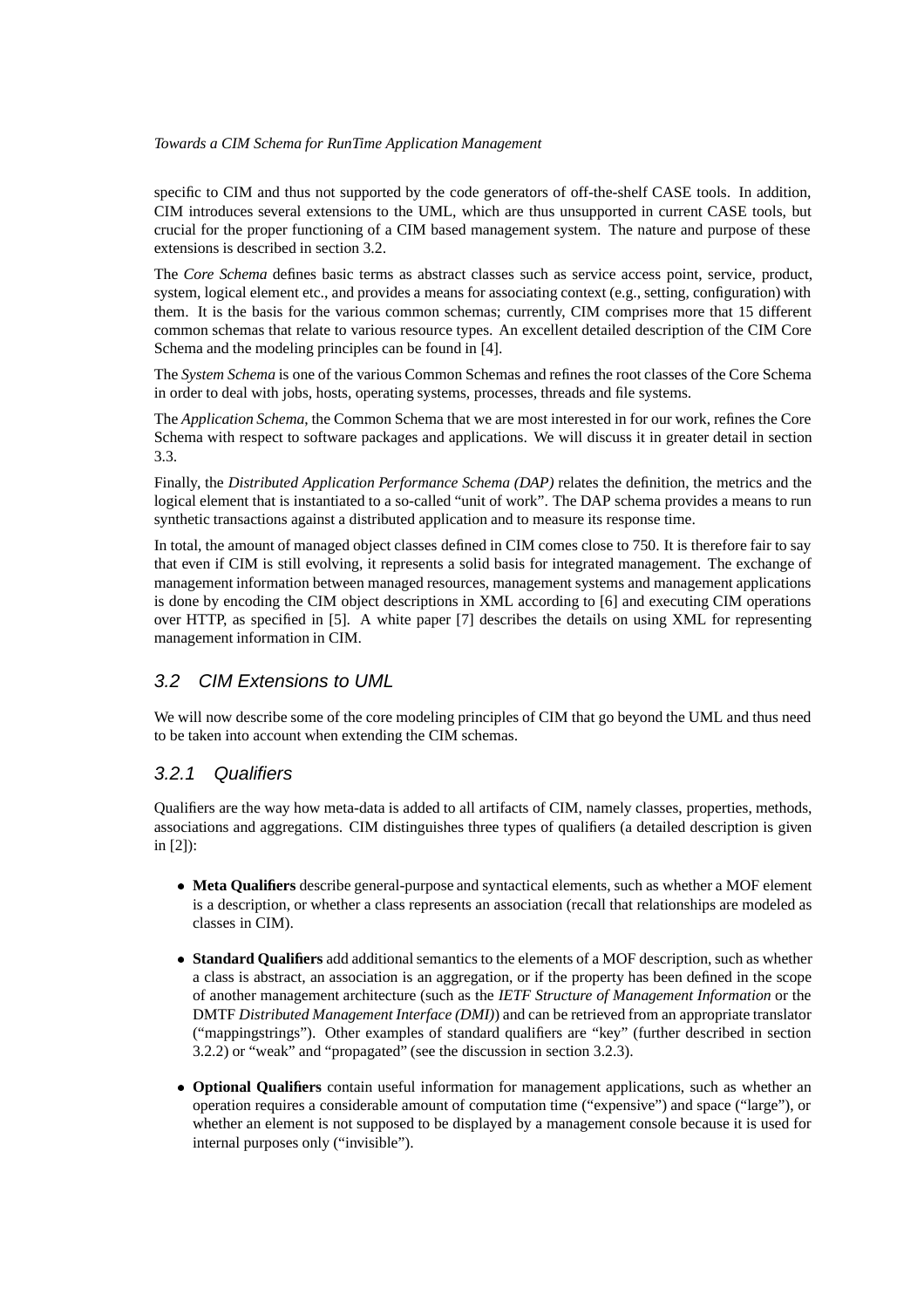## 3.2.2 CIM Naming: Keys

In CIM, keys are the mechanism for uniquely naming and identifying managed objects and their associations. The properties of a managed object class that carry the "key" qualifier are used for constructing the key of an object; typical examples of such properties are "Name", "Version" or "ID". In case these properties are not sufficient to uniquely identify an instance, further properties need to be added to the key, such as the property "SoftwareElementState" for uniquely identifying instances of the class *CIM SoftwareElement* in the CIM Application Schema. In order to further distinguish instances whose different classes have a common superclass, the key-qualified property "CreationClassName" is added.

Associations (and aggregations) are identified by having at least two properties that carry the references to the (two) associated objects. Since associations are objects themselves, they may carry further information relating to the association itself in additional properties.

As a corollary to the foregoing descriptions, it is important to note that all concrete managed object classes in CIM *must* inherit a key structure and *must not* change it.

## 3.2.3 "Weak" Associations and Propagated Keys

"Weak" associations (identified by a "w" within schema diagrams) are used in CIM to express that an object does not exist on its own and, if instantiated, is subject to the lifecycle of another object. "Weak" objects exist only within the scope of an instance of exactly one associated class. The cardinality of the association on the side of this associated class must always be "1" because any different cardinality would imply that the "weak" object instance(s) would have to adopt keys from multiple objects (or no keys at all), which clearly does not make sense. Typical examples of "weak" objects are instances of *CIM File* that can only exist when the *CIM Filesystem* class is instantiated. *CIM Filesystem*, on the other hand, is weak to *CIM ComputerSystem* because file systems are hosted by computer systems and cannot exist as "standalone" objects. The managed object classes of "weak" objects therefore need to provide additional scoping information, which is done in CIM by propagating the keys of the class on the other side of a "weak" association to them. Such "propagated keys" carry the PROPAGATED qualifier and a reference to the property of the object class from which the key stems. Consequently, it is neither possible to change propagated keys, nor to modify the inheritance relationships of a "weak" class (i.e., moving it under another class in the model). Ignoring weak associations (e.g., when implementing a CIM provider) implies that CIM-based management applications will not be able to find and address the objects offered by a CIM provider because the keys will not match.

## 3.3 The CIM Application Schema

Since our work mainly deals with extending the CIM Application Schema, we will now describe its main object classes and associations. The schema is depicted in figure 1.

*CIM ApplicationSystem* is oriented towards a business function of an application and helps to group its various components. Typical examples for application systems are: "e-business storefront application", "database system" or "word processor". Note that *CIM ApplicationSystem* is able to aggregate various other *CIM ManagedSystemElement*s (and, thus, can contain other *CIM ApplicationSystem*s) because it is subclassed from *CIM System*, which is related to *CIM ManagedSystemElement* by means of the aggregation *CIM SystemComponent*. We can therefore express that an "e-business storefront application" comprises e.g., a "database system". In addition, *CIM ApplicationSystem* collects software features (see below) from one or more products to fulfill a business function.

*CIM Product*, defined in the Core Schema (and not depicted in Figure 1), deals with defining the units of acquisition and contains information related to licensing, support and warranty. An example of a *CIM Product* is "DB2 Universal Database v7.1".

*CIM SoftwareFeature* defines a particular function or capability of a *CIM ApplicationSystem* or *CIM Product* that is meaningful to a customer or a user. It reflects functions or roles of an application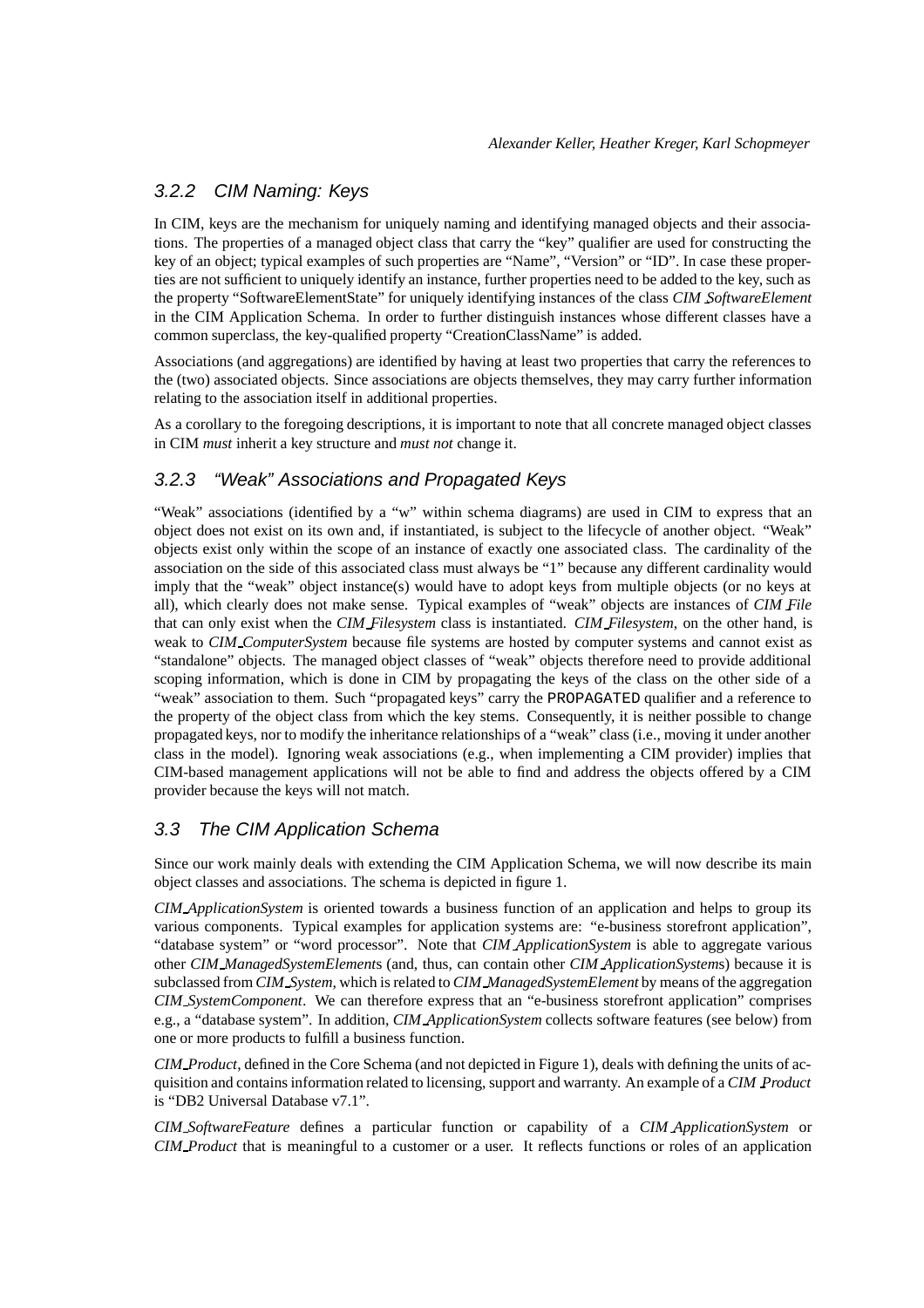

**Fig. 1:** Relevant Classes of the CIM Application Schema (without *CIM Check* and *CIM Action*)

component and defines the units of component management. For example, the *CIM ApplicationSystem* "database system" consists of various parts that are meaningful to a user: DB2 Engine, DB2 Runtime Environment, DB2 JDBC Driver, DB2 Replication, DB2 Parallel Extension, DB2 Administration Server are all examples of *CIM SoftwareFeatures*. The aggregation *CIM ApplicationSystemSoftwareFeature* groups instances of these *CIM SoftwareFeatures* under a specific instance of *CIM ApplicationSystem*. In the concrete case of DB2, the features mentioned above are also the "high-level" parts of the database product, meaning that the aggregation *CIM ProductSoftwareFeatures* ties instances of *CIM SoftwareFeature* and *CIM Product* together.

*CIM SoftwareElement*s are the most fined-grained objects in the Application Schema; they represent units of deployment, such as collections of files and associated details being individually managed. Examples of *CIM SoftwareElement* are the various files that are collected by means of the aggregation *CIM SoftwareFeatureSoftwareElements* under an individual *CIM SoftwareFeature*, such as configuration files, scripts, binaries or (shared) libraries. *CIM SoftwareElement* provides information indicating the compatibility with a specific operating system in the "TargetOperatingSystem" property. In addition, *CIM SoftwareElement* is the only place where information relating to the state (Deployable, Installable, Executable, Running) of a software component is kept in CIM. This implies that information regarding the software lifecycle is confined to these fine-grained deployment units; the state of the overall application system or its features is not captured in CIM. In addition, the "SoftwareElementState" property is part of the key (see section 3.2.2) of *CIM SoftwareElement*, which implies there can be multiple instances of the same *CIM SoftwareElement* simultaneously (distinguished by a different value of "SoftwareElementState"). Thus, one can neither assume that the value of the "SoftwareElementState" property is determined by an underlying state machine nor a sequential order of a *CIM SoftwareElement*'s states. Finally, note that the values of the "SoftwareElementState" property reflect *deployment* states (although the value "Running" seems to imply operational data); no information regarding the *operational* state is kept in this property (cf. the discussion on the "Status" property of *CIM ManagedSystemElement* in section 4.2.5).

It should be noted that there are no relationships between *CIM SoftwareElement* and *CIM Product* or *CIM ApplicationSystem*. If a query is issued to a CIM Object Manager (CIMOM) for enumerating the files that make up a *CIM Product*, a CIMOM would first need to perform the intermediate step of obtaining the products' *CIM SoftwareFeature*s, and then navigate the *CIM SoftwareFeatureSoftwareElement* aggregation to determine the *CIM SoftwareElements*.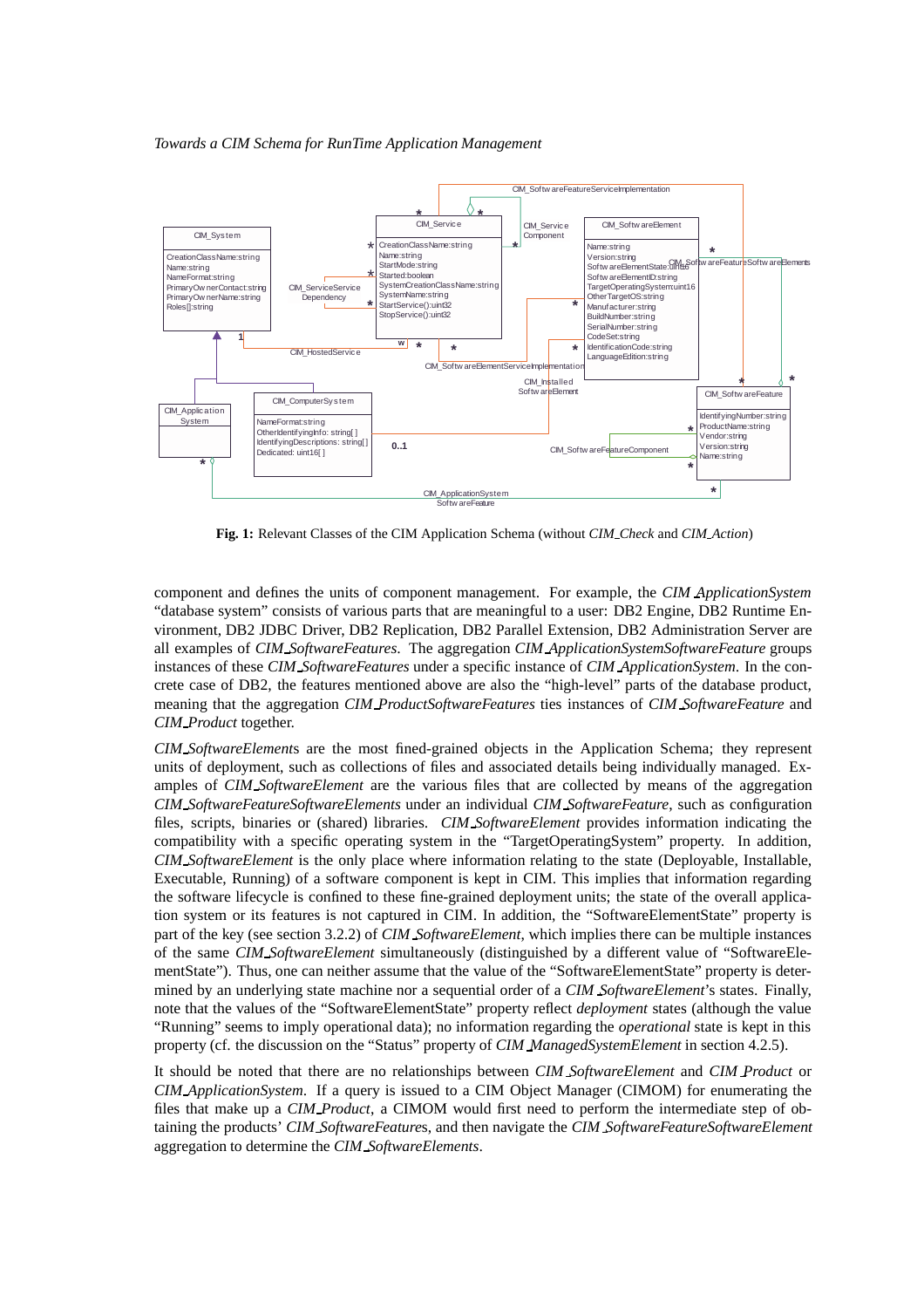*CIM Service*, defined in the Core Schema, represents the conceptual service being provided by either a *CIM SoftwareFeature* or a *CIM SoftwareElement*. We have chosen to provide examples for the former case, i.e., we relate *CIM Service* to a *CIM SoftwareFeature*, which yields Services such as "DB2 Replication Service", "DB2 Admin Service" etc. Note the "weak" association *CIM HostedService* between *CIM Service* and *CIM System*, which implies that a service can only exist within the scope of a system. The impact of this "weak" association on our work is discussed in section 4.1.

*CIM ServiceAccessPoint* is the programmatic interface (or the port) to a *CIM Service*. In our specific example, the SAP of "database system" is encapsulated by the ODBC/JDBC driver.

Finally, the Application Schema contains the classes *CIM Action* and *CIM Check* (not depicted in figure 1). Derived from them are more than a dozen subclasses that define various generic actions (Reboot, Modify-Setting) and checks (OSVersion, VersionCompatibility etc.) relating to the deployment and installation of *CIM SoftwareElement*s. As we will discuss in section 4.1, their focus on *CIM SoftwareElement* by means of "weak" associations prevents the applicability of *CIM Action* and *CIM Check* to other classes.

It is evident from the foregoing descriptions that at its current stage, the CIM Application Schema is restricted to the deployment and installation aspects of software packages, a task which is usually confined to a single host. There is no support yet for addressing the runtime characteristics of a distributed application. The next section focuses on the initial schema extensions to provide support for the runtime stage of applications that can be distributed among multiple computer systems.

## 4 Extending the CIM Schemas

We will now discuss the implications of the existing schema structure on our modeling effort (section 4.1) and, in section 4.2, the design decisions behind the extensions that have been included in version 2.5 of CIM, released in february 2001.

#### 4.1 Initial modeling Efforts

CIM is supposed to be deployed by reusing the existing schemas as much as possible and extending them both by adding new subclasses and associations, together with new properties and methods. This should ensure that all the requirements are met while keeping the impact on existing schemas as small as possible. However, the following examples show that the use of keys and "weak" associations in the current version of the CIM schemas pose severe constraints and make some desired changes impossible without modifying the key structures (and thus requiring a version change).

It seems natural to define the classes for introducing the concept of dynamic, user-defined operations either by extending *CIM Action* (Application Schema) or subclassing from it. However, *CIM Action* is defined as "weak" to *CIM SoftwareElement*, which implies that any extensions can only be applied to the objects of finest granularity that make up an application. Thus, it is not possible to associate *CIM Action* or any of its subclasses to any other class than *CIM SoftwareElement*. Consequently, classes representing dynamic operations therefore would have to be defined separately from *CIM Action* and could not reuse any functionality already defined in *CIM Action* or any of its already existing subclasses. The same problem is encountered when trying to define preconditions on operations for which *CIM Check* and its subclasses would seem a natural fit. However, *CIM Check*, too, is weak to *CIM SoftwareElement*, which precludes its reuse for any other classes (such as *CIM SoftwareFeature* or *CIM ApplicationSystem*). Since a mechanism for defining generic operations and their preconditions on any other classes than *CIM SoftwareElement* cannot reuse existing classes, work on a schema supporting the definition of dynamic, user-defined operations has been postponed to a subsequent version of the CIM schemas.

Another thought was that *CIM Service* could be taken as the basis for modeling IT services spanning multiple systems. However, the fact that *CIM Service* is weak to *CIM System* (meaning that services exist only within the scope of  $a - single - system$  and therefore are not allowed to exist after the underlying *CIM System* has been stopped) prohibits such a straightforward extension. In ad-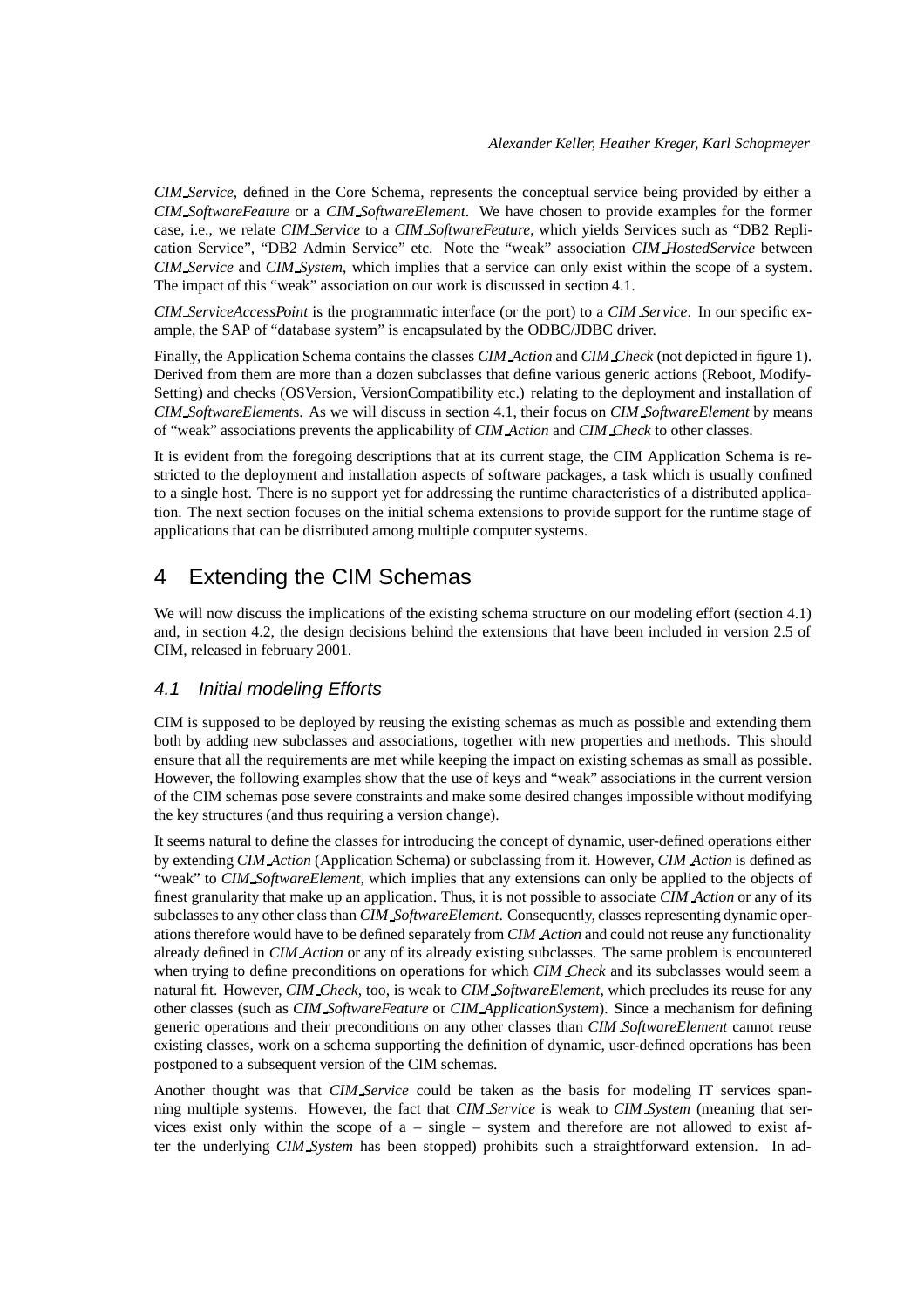dition, *CIM Service* is supposed to represent the "running" or "executing" representation of either a *CIM SoftwareElement* or a *CIM SoftwareFeature* (for a given *CIM Service*, only one type of the associations *CIM SoftwareFeatureServiceImplementation* or *CIM SoftwareElementServiceImplementation* may be instantiated at a time), thus having different semantics than an end-to-end service implemented by several (distributed) software components. Another problem is that *CIM Service* does not have a property "InstanceID" that acts as a key; one therefore cannot distinguish between multiple service instances on the same system. This precludes the distinction between, e.g., several http daemons. On the other hand, adding a new key to *CIM Service* breaks existing CIM implementations because many classes in the various common (and the derived resource-specific) schemas inherit from *CIM Service*.

In order to capture the bindings of an application through its lifecycle, the idea to reuse *CIM Dependency* for modeling start/stop/failure dependency relationships comes to mind. This would allow the specifiation of relationships indicating, e.g., "Application X must be running/terminated before Application Y can be started/stopped" or "Application X acts as a failover (i.e., backup) for Application Y". However, the issue we faced when trying to add properties to *CIM Dependency* that reflect these various dependency types is that many classes in the various common (and the derived resource-specific) schemas inherit from *CIM Dependency*, for which the notion of dependency types does not make sense. A typical example is *CIM AssociatedBattery*, defined in the Device Schema, which associates one (or more) *CIM Battery* object(s) with a *CIM LogicalDevice*. Another reason why we could not introduce a subclass of *CIM Dependency* that fits our purposes is that more than one dependency type may be defined between the same objects, which results in multiple instances of the same class (with different property values). Since the new property "dependencyType" cannot be part of the key, different dependency objects would share the same key. Finally, new types are introduced in CIM by subclassing while our approach would imply to distinguish between types by means of (enumerated) properties. Adopting the latter would have led to inconsistencies in the way how CIM modeling is done.

## 4.2 New Schema Extensions for managing Applications in CIM 2.5

In this section, we discuss the recently adopted schema extensions that relate to the management of applications. These extensions have been worked out by the CIM Application Working Group and adopted by the CIM Technical Committee to be included in CIM 2.5. For each item, we will describe the nature of the extensions and discuss the reasons for our design decisions.

## 4.2.1 Associate Services with Processes

The *CIM ServiceProcess* association, defined in the CIM System Schema, is used to establish and navigate relationships between services and system processes. It allows a management application to determine which process represents a specific running application instance and viceversa. Figure 2 depicts the details of *CIM ServiceProcess*. Because associations are modeled as classes in CIM, it is therefore possible to add a property ExecutionType that provides detailed information in which configuration a service is running and reflects two possible types of application topology.



**Fig. 2:** The *CIM ServiceProcess* association

There are two possibilities: The service can run on its own, thus independently from any other application, (value: "Executes as Independent Process"), i.e., the service is responsible for the lifecycle of the process.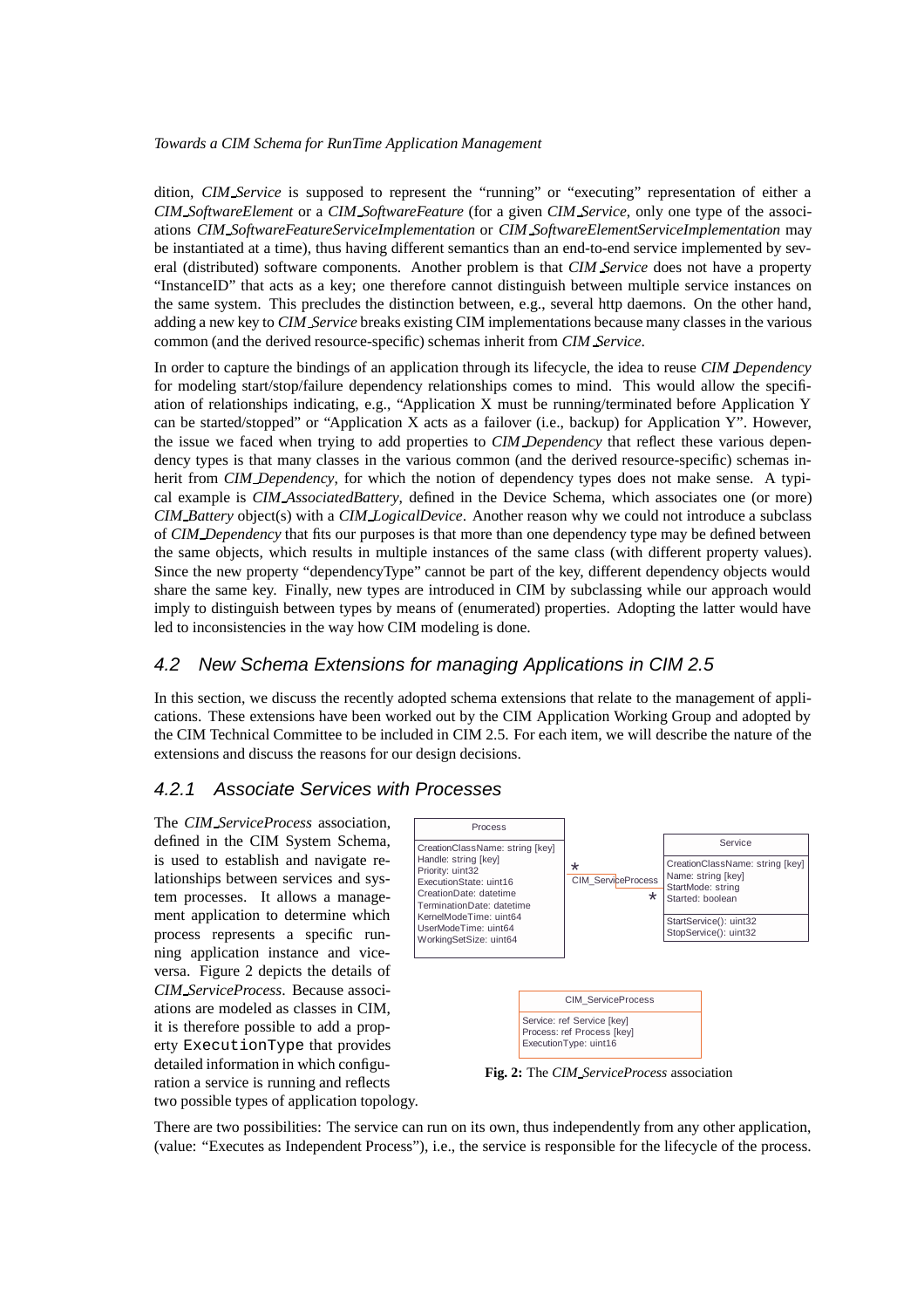This implies a 1:1 mapping between a service and the process(es). Another possibility is that the service runs within an existing process and is not visible in the process table of a system (value: "Executes in Existing Process"), i.e., the lifecycle of the service is different than the lifecycle of the process. An example for this is the *Tomcat* servlet engine of the Apache Jakarta project, which can be invoked in two different ways: It can either be executed as an independent process, or run within the Apache web server.

## 4.2.2 Provide a means for expressing nested Software Features

*CIM SoftwareFeatureComponent*, an association defined in the CIM Application Schema, models a set of subordinate or independent *CIM SoftwareFeatures*, which are aggregated to form a higher-level *CIM SoftwareFeature* under the same *CIM Product*. It therefore helps to group software components according to the functionality they provide. More specifically, this aggregation allows a *CIM SoftwareFeature* to be contained within another *CIM SoftwareFeature* (see Figure 3).



**Fig. 3:** *CIM SoftwareFeatureComponent*

An example on how this new aggregation can be used is for expressing that "english/french/spanish/german spell checkers" are parts of a "spell checker" *CIM SoftwareFeature*.

### 4.2.3 Attach additional Semantics to Properties describing their Usage

There is a need to add meta-information to properties of managed objects for classifying them according to how they should be interpreted and used by management systems: Some properties are descriptive, others represent configurable parameters of a resource, yet others contain the status of a managed object. Depending on this qualifier, a management system may, e.g., infer status information of a managed resource by evaluating whether the properties in question are labeled with "state". Another usage could be that a management system forbids the setting of metric parameters (such as counters and gauges) by a system administrator. This is the purpose of the new optional qualifier "PropertyUsage". Its possible values are:

- **Descriptive**: the property contains information that describes the managed element; e.g., vendor, description, caption etc.,
- **Capability**: the property refers to inherent capabilities of a managed element regardless of its configuration, e.g., "VideoController.MaxMemorySupported=128",
- **Configuration**: the property influences or reflects the configurational state of the managed element, e.g., "VideoController.CurrentRefreshRate",
- **State**: the property contains or can be used to derive the current status of the managed element,
- **Metric**: the property is a numerical value representing a statistic or metric reporting performance– and/or accounting–oriented information for the managed element.
- **CurrentContext**: the nature of the property shall be inferred based on the position of its class in the CIM schema. It should be noted that one of the intentions of CIM was to determine for a class whether it represents information related to the aforementioned categories by evaluating whether it has been derived from *CIM Setting* (for configuration), *CIM Statistics* (for metrics), *CIM ManagedSystemElement* (for status), or *CIM Product* (for capability-related or descriptive information).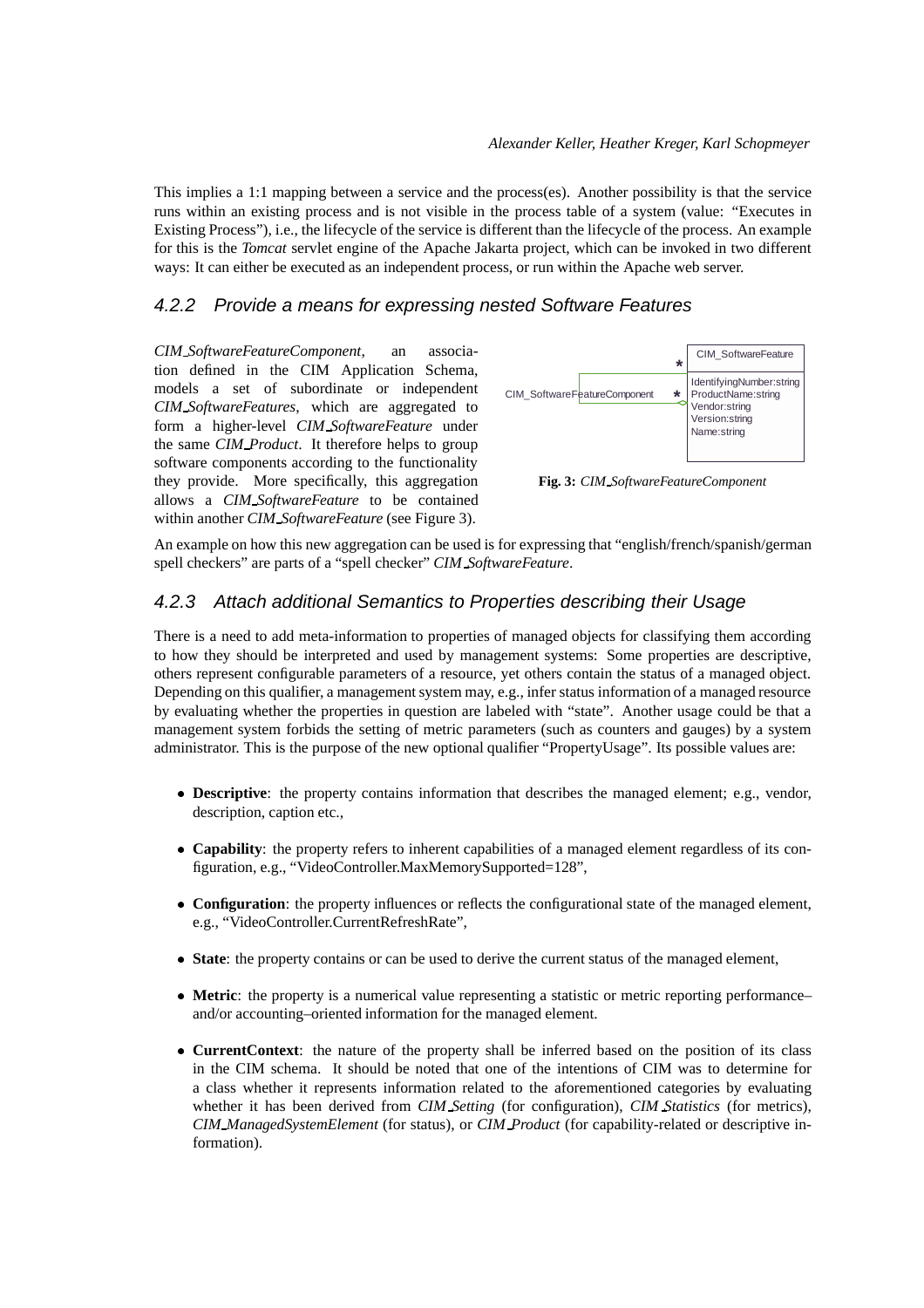### 4.2.4 Distinguishing between multiple Installations of a Product

There are some cases when the same product is present multiple times on a given system, each eventually in a different configuration: A server, for example, may have 2 identical patches for a product (one for the server itself, another for a diskless workstation) installed. A software inventory tool must be able to distinguish between those software features and send back two entries when asked to enumerate the inventory of the server. Another example is the multiple presence of the same software product on a system, such as one "production" and one development version.

One new class and three new associations between the new class and some existing classes of the CIM Application Schema are needed to express such a configuration; they are depicted in Figure 4.

- *CIM InstalledProduct* is a newly introduced class, which represents the collection of Software Features and Software Elements that make up an installed product. Various properties for distinguishing between multiple instances are defined.
- *CIM InstalledProductImage* is an association that relates an arbitrary number of *CIM InstalledProducts* to one *CIM Product*. *CIM InstalledProduct* is on the "weak" side of the association because it has to have a *CIM Product* counterpart for being existent.
- *CIM CollectedSoftwareFeatures* is an aggregation, which does the same for *CIM InstalledProduct* what *CIM ProductSoftwareFeatures* does for *CIM Product*. It aggregates the various *CIM SoftwareFeatures* into a *CIM InstalledProduct* and allows one e.g., to find all the product installations in which a software feature is represented.



**Fig. 4:** Distinguishing between multiple Installations of a *CIM InstalledProduct*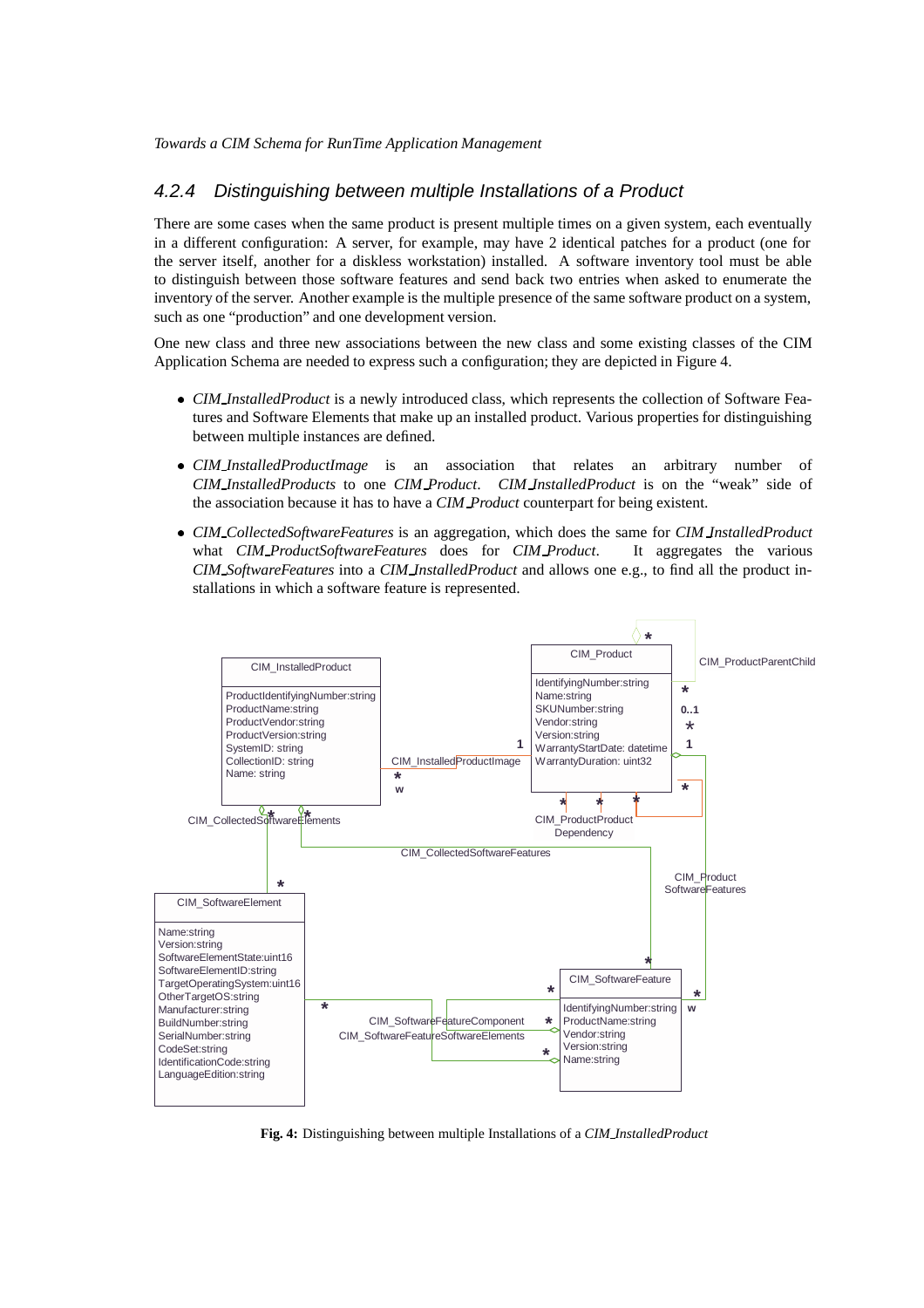*CIM CollectedSoftwareElements* is an aggregation that collects various *CIM SoftwareElements* into a *CIM InstalledProduct*. This aggregation is used, e.g., to find all the product installations in which a software element is deployed.

### 4.2.5 Add "Stopped" as a possible value of CIM ManagedSystemElement.Status

One of the most important properties of a managed object is its operational, administrative, or usage status. Such information is captured in the property Status of the class *CIM ManagedSystemElement* in the CIM Core Schema. Typical examples for the operational status of a *CIM ManagedSystemElement* are: "OK", "Degraded", "Stressed", "Pred Fail" (i.e., high likelihood of a failure). Examples of non-operational status values of a *CIM ManagedSystemElement* are: "Error", "Non Recover", "Starting", "Stopping", "Service", "No Contact". However, yet there was no value to express that a *CIM ManagedSystemElement* is not activated. This is the purpose of the newly introduced value "Stopped" whose semantics are as follows: The *CIM ManagedSystemElement* exists, but is not operational; it has not encountered a failure but has been purposely made non-operational (either by the *CIM ManagedSystemElement* itself, or by a management system).

### 4.2.6 Provide a consistent mechanism for incremental changes of CIM Setting

If a single property of a managed object needs to be set to a specific value, this is usually done in CIM by invoking the SetProperty() operation (defined in [5]) and specifying the object and property names together with the new property value as parameters. If several properties of one (or more) managed objects need to be set *simultaneously*, CIM provides a mechanism that is based on the object class *CIM Setting*, defined in the CIM Core Schema (see Figure 5).

As mentioned in section 4.2.3, the state of a base object is carried in (a subclass of) *CIM ManagedSystemElement* and its associated configuration objects, i.e., instances of *CIM Configuration*.



**Fig. 5:** *CIM Setting* and *CIM Configuration* (before changes)

The purpose of *CIM Setting* is to simultaneously ("all or nothing") set parameters of a potential configuration: [4] refers to this as "loosely transactional" behavior (and discusses the procedure in greater detail). This is done by creating an instance of *CIM Setting*, adding the parameters and their values, verifying whether the parameters can be set at once by invoking the method verifyOKtoApplyToMSE() of the *CIM Setting* object and, after a positive response has been received, jointly setting the parameters on the target object by invoking the ApplyToMSE() method of the *CIM Setting* object. Note that the target object is usually an instance of a subclass of *CIM ManagedSystemElement*.

When populating the *CIM Setting* instance with properties and values, it is necessary to provide a reference to every property of the target object. This is the role of the MODELCORRESPONDENCE qualifier, which contains the name of the property on a target object for every property to be set. Note, however, that *CIM Setting* may also be used to hold actual configuration data for which no corresponding property exists in the base object; these properties do not carry the MODELCORRESPONDENCE qualifier. Applying such properties may cause "invisible" side effects on the behavior of the base object.

If a setting needs to be applied only to a subset of the object properties (while leaving the other properties of an object at their current value), the NULLVALUE qualifier is used for the properties that remain unchanged.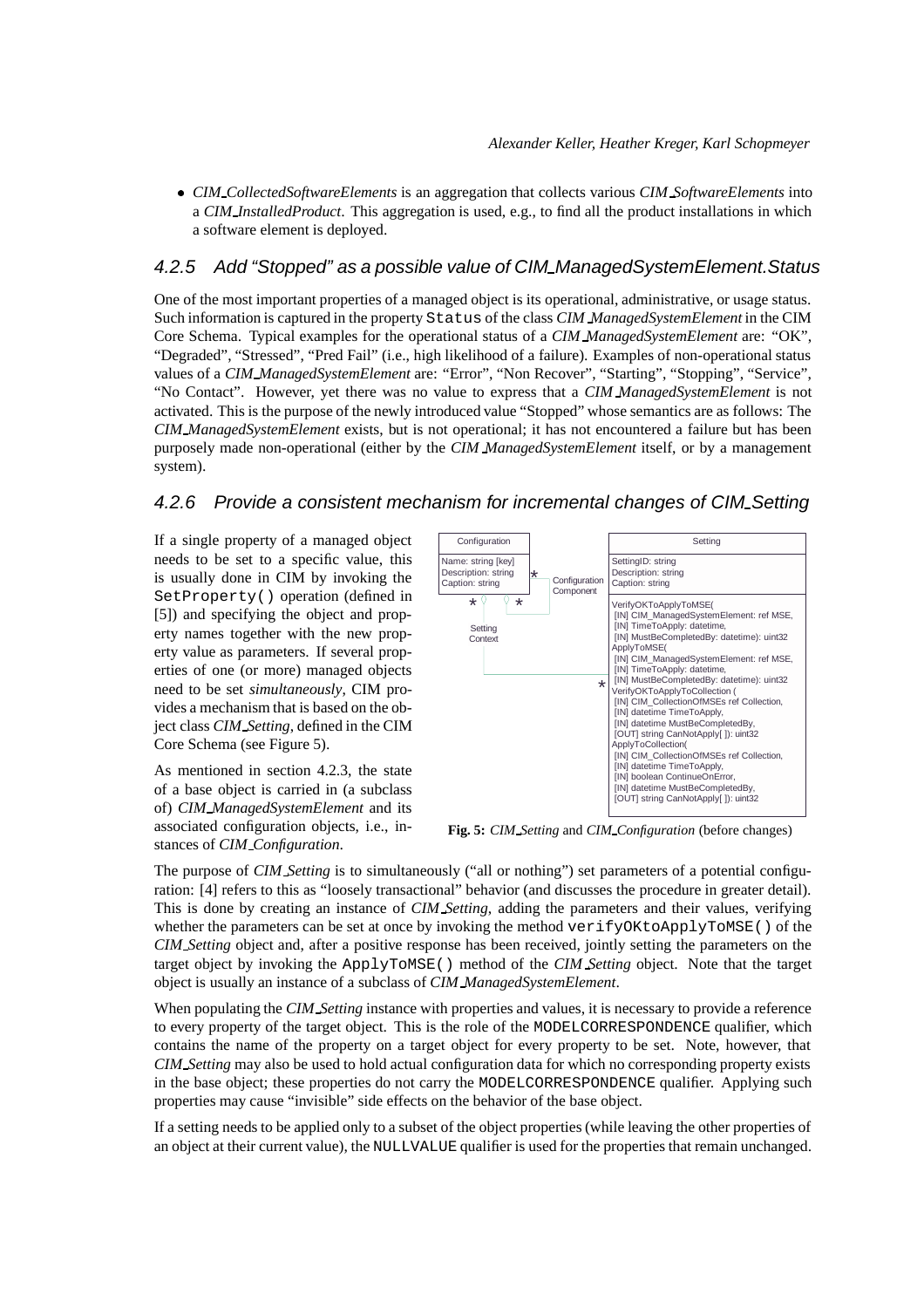This, however works only for properties of datatype "String" because boolean–, float– or integer–type properties do not have the notion of an "undefined" value. Consequently, there is no consistent way to facilitate *incremental changes of settings*, i.e., to filter which properties of *CIM Setting* should be changed (by means of invoking ApplyToMSE()) and which properties should keep their current value.

Our extensions to *CIM Setting* address the problem that there was, until now, no way in CIM to indicate an unset value in a consistent manner for boolean, integer and float datatypes. This is necessary for *incrementally* updating a subset of all the properties in an instance of (a subclass of) *CIM Setting* while leaving the other properties unset or defaulted. Consequently, it prevents the danger of inadvertently resetting a property whose value has been previously set by means of the MODELCORRESPONDENCE qualifier. The mechanism works for any datatype and mirrors the existing VerifyOKToApplyToMSE() and ApplyToMSE() methods and adds an array of strings named PropertiesToApply as input parameter. This array contains a list of the property names whose values will be first verified and then applied, thus eliminating the need for a NULLVALUE qualifier. The new methods are called VerifyOKToApplyIncrementalChangeToMSE() and ApplyIncrementalChangeToMSE(), respectively. Since it is possible to change the properties of either a single *CIM ManagedSystemElement* or a collection of *CIM ManagedSystemElement*, the same mechanism has been defined for *CIM CollectionOfMSEs*; thus, *CIM Setting* carries two additional methods VerifyOKToApplyIncrementalChangeToCollection() and ApplyIncrementalChangeToCollection().

## 5 Conclusions and Outlook

We will now summarize in section 5.1 the lessons we learned during our work and give an overview of the current work items of the Application Working Group in section 5.2.

## 5.1 Lessons learned

We initially started with the hypothesis that our schema extensions would be confined to the Application Schema. However, as section 4.2 demonstrates, the developed extensions required modifications to the Core, System and Application schemas. It turned out that the expressiveness needed for applications must often be defined within other schemas than the Application Schema. This implied the involvement of other working groups in the acceptance process of the proposed schema extensions, conducted by the CIM Technical Committee.

As seen with other management frameworks in the past, one of the most complicated mechanisms relates to uniquely name and identify object instances. The fact that CIM uses keys for identifying object instances and the mechanism of key propagation by means of "weak" associations leads, among other, to the fact that we were unable to reuse the already existing *CIM Action* and *CIM Check* object classes for defining generic operations that can be applied to other classes than *CIM SoftwareElement*. A seperate schema for defining such CIM Operations is currently being developed by the Application Working Group. In addition, some object classes require keys that are composed of several properties (in extreme cases, up to seven properties are needed for uniquely identifying an object instance), while others (such as *CIM Service*) lack keys to distinguish between two instances. Adding or removing keys, in particular to classes defined in the Core Schema, results in breaking existing CIM implementations and requires a CIM version change. To sum up, the best candidates for keys are ID numbers; scoping objects with keys turned out to be problematic and should be done with associations instead.

The mechanism based on *CIM Setting* for applying configurations to one or more managed object properties simultaneously also turned out to be fairly complex. The change request described in section 4.2.6 provides a means for consistently applying settings to properties, regardless of their datatype.

Understanding the intricacies of CIM modeling requires a serious effort and commitment; the more than 700 defined object classes and a multitude of association and aggregation relationships make CIM a fairly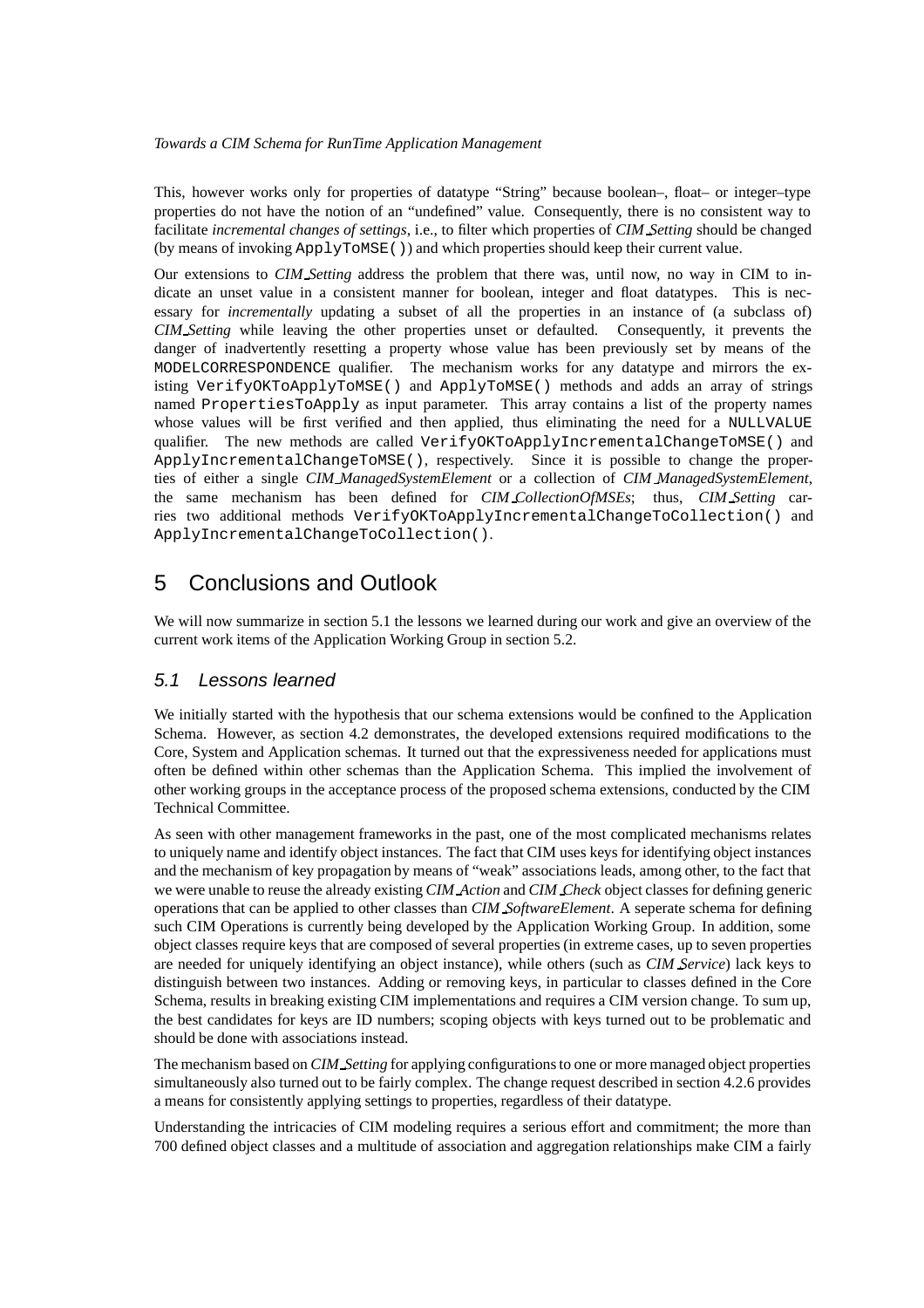complex model. The principle of extending CIM schemas by means of inheritance implies that changes within the Core or the Common Schemas impact all the classes within other schemas that inherit from them. However, it is hard to predict the impact of a change due to the sheer number of classes and inheritance hierarchies whose depth spans sometimes more than seven levels. This problem is exacerbated by the fact that different Common Schemas use the classes defined in the Core Schema in very different ways. The root cause of this issue is that – despite the availability of various documents from the DMTF (listed, among other, in the references of this paper) – the finer semantics and the intent of the existing schemas are often not sufficiently documented, difficult to ascertain and sometimes not agreed upon. A very rudimentary mechanism to find the classes who will be affected by the change in one core class is to search with a text editor for the name of the superclass that is going to be modified, because the MOF files contain the name of the superclass. This, however, yields only the direct subclasses and does not help if the inheritance relationship is indirect (i.e., there are one or many classes on the inheritance path between a class and its subclasses). One of the many functions of the CIM Technical Committee is to discover and help resolve the impact of changes in a superclass. Clearly, it would be desirable to obtain the CIM schemas in a format that can be handled by state-of-the-art CASE tools, which provide appropriate search and reporting capabilities. However, UML-compliant CASE tools will not be able to handle the CIM extensions to UML (e.g., keys, "weak" associations, qualifiers), which were described in section 3.2. Most of these extensions would then have to be entered in the comment field of a UML artifact, which makes them difficult to track with report (and code) generators.

The DMTF releases new schemas containing incremental changes every six months, without tying itself to the state of completion of schema developments. Therefore, the initial extensions published in CIM 2.5 and discussed in this paper set the stage for ongoing work, which is described in the following section.

### 5.2 Ongoing Work

We will now discuss the ongoing work of the Application Working Group, which aims at providing detailed models for establishing distributed application manageability and builds on the work that has been described in this paper. Manageability instrumentation refers very generally to all the information an application exposes about itself that lends to its being well managed. This includes both static and dynamic information. Static information includes identifying and descriptive information, static policies, application topology, and operations available. Dynamic information includes metric values, current configuration, and current state. Both of these types of information are generally "pulled" by management systems. It is also important that applications be able to "push" events to management systems. With the adoption of an event forwarding mechanism in CIM 2.5, event-driven management can be finally realized in a CIM/WBEM environment.

The types of manageability that applications should instrument for are categorized as follows:

#### **Identification and Description:**

Description of the application in human readable form as well as technical, installation and deployment information. This might include name, version, operating system, install date, time started, current state, machine name, IP address, port, user id, etc.

#### **Operations:**

Operations are actions performed by or for an application and are supposed to be defined and activated at runtime. Some well-known operations are start, stop, reset, status, etc. Externally invokable operations are executable files, line mode commands, scripts, etc. Internally invokable operations include methods and functions calls that may make up a well-known application programming interface (API). Operations may (or may not) affect the operational or configuration state of the application.

#### **Configuration:**

Configuration items are attributes that have a lifespan greater than the execution time of the application instance. Getting/setting configuration attributes typically affects the current state of the application.

#### **Metrics:**

Metrics are measurable attributes of the application. Metrics can be simple - a single value, like a counter or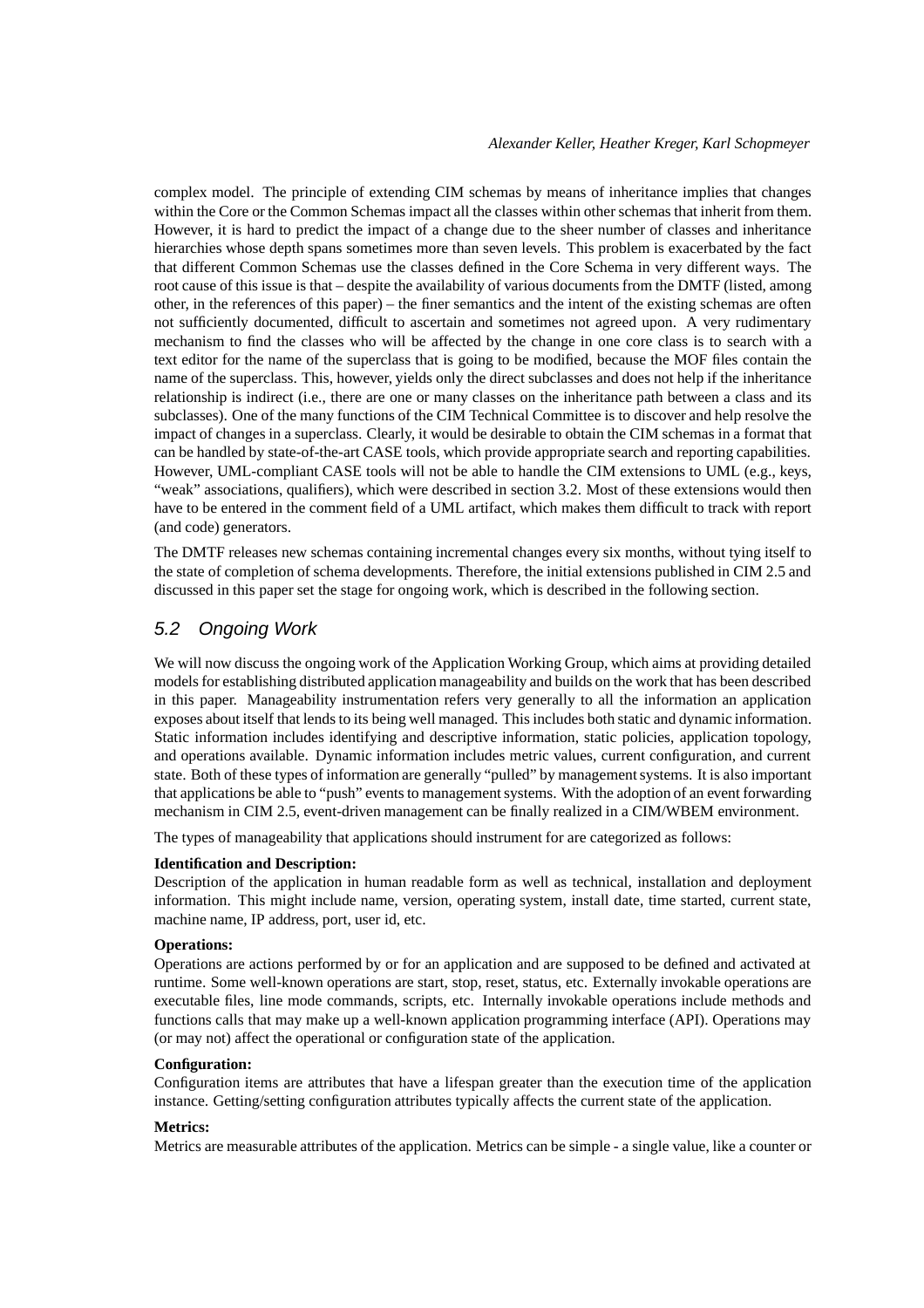they can be complex where they are composed of algorithms including configuration information, system information, and/or other metrics. Getting/setting metrics typically does not affect the current state of the application.

#### **State:**

Since applications can be composed of other applications and their software features and dependent on relationships to other applications or resources, an application's state may be complex to calculate. State would have to relay what the current state is, its desired state, its last state, and its valid set of states. State changes may propagate up and down the "application food chain".

#### **Events:**

Events are notifications issued asynchronously from an application to relay information about its current state, a state change, or an unacceptable condition. Applications should issue standard events during their lifecycle, especially cold start, warm start, stop, failure, and refresh.

#### **Application Topology, Relationships and Dependencies:**

Application topology defines the components of the application and the relationships/dependencies between them. These components and relationships can change during the lifecycle of the application. Dependencies are a special kind of relationship; they describe if, and to which extent, application components require the presence of other components in order to function properly. This information is needed for problem determination in case of faults or performance degradation.

#### **Monitoring and Thresholding:**

Monitors are the definition of how the values of metrics are to be inspected and tested. Normally they are regular samplings of metric data, which are then evaluated against threshold policies. Based on the evaluation, an event may be issued to notify any interested parties that the metric or condition is acceptable or unacceptable.

#### **Heartbeats:**

Heartbeats allow the application to demonstrate that it is alive and well. The application regularly announces that it is in a healthy operational state by generating events automatically and repeatedly. The system listening for heartbeats must understand that if the timeout period expires between the heartbeat events, the application may not be functioning correctly.

#### **Exercisers:**

The Exerciser is a transaction or command invoked from the outside of the application that exercises the application in some fairly complete way to determine if it is really alive and able to deliver its functionality in a timely way. What is exercised is a function of the application itself.

The Applications Working Group is currently extending the existing CIM Schemas to make sure that all of these aspects can be modeled appropriately for a wide range of applications. In particular, the working group has developed first drafts in the area of Operations and Metrics and intends to propose these schemas for adoption in the next version of the schemas, to be released at the end of this year.

## Acknowledgments

The authors would like to thank the members of the CIM Application Working Group for helpful discussions and continuous advice, and their commitment to making this work succeed. Specifically, the authors would like to express their gratitude (in alphabetic order) to Mark Johnson (Tivoli Systems), Takaki Kuroda (Hitachi), Vijay Machiraju (Hewlett Packard), Mike Reynolds (BMC Software), John Sweitzer (Tivoli Systems) and Andrea Westerinen (Cisco Systems).